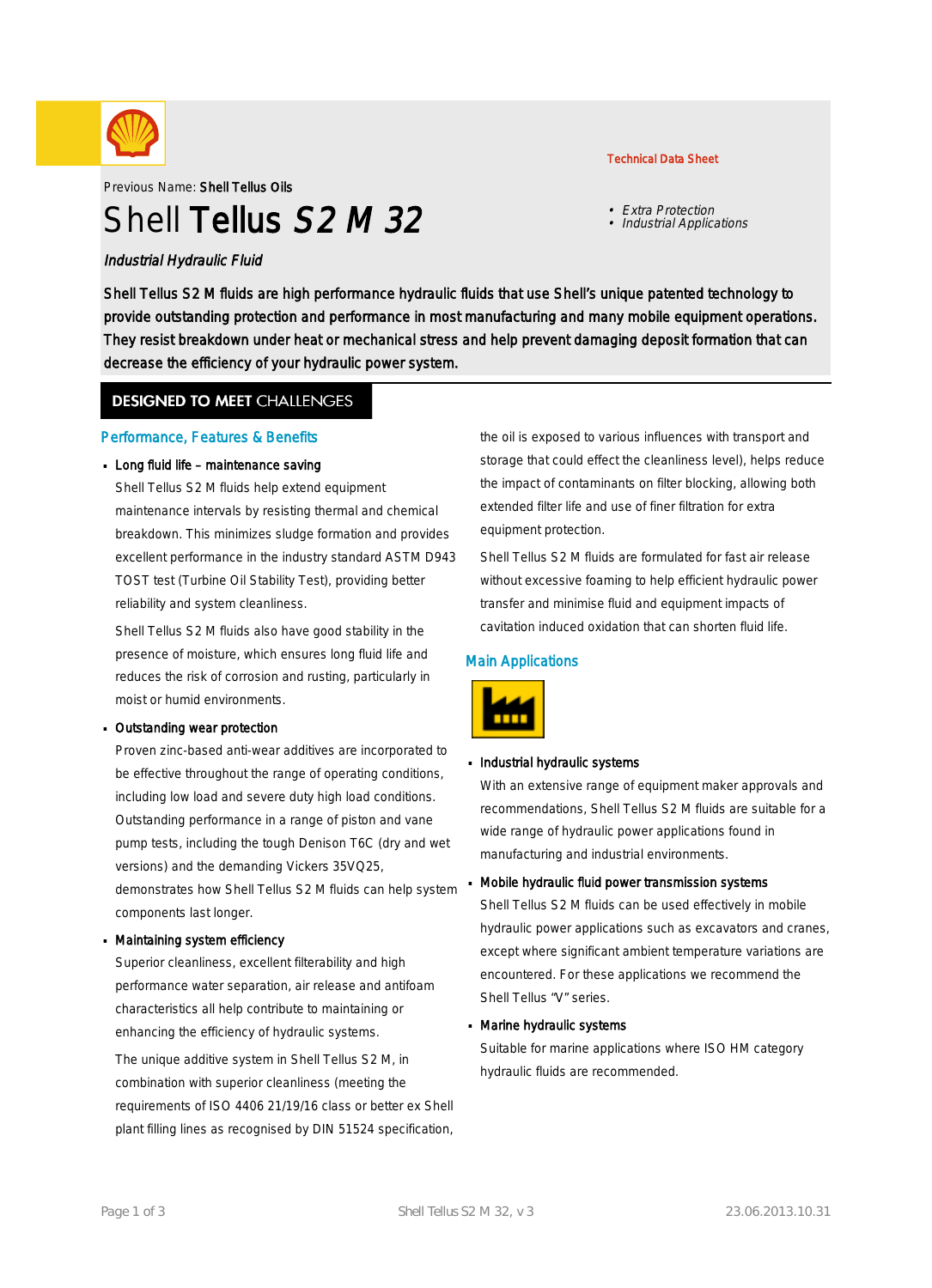#### Specifications, Approvals & Recommendations

- Denison Hydraulics (HF-0, HF-1, HF-2)
- Cincinnati Machine P-68 (ISO 32), P-70 (ISO 46), P-69 (ISO 68)
- **Eaton Vickers (Brochure 694)**
- Listed by Bosch Rexroth Ref 17421-001 and RD 220-1/04.03
- $\blacksquare$  ISO 11158 (HM fluids)
- **Afnor NF-E 48-603**
- $\blacksquare$  Astm 6158-05 (HM fluids)
- DIN 51524 Part 2 HLP type
- Swedish Standard SS 15 54 34 AM
- GB 111181-1-94 (HM fluids)

For a full listing of equipment approvals and recommendations, please consult your local Shell Technical Helpdesk, or the OEM Approvals website.

#### Typical physical characteristics

#### Compatibility & Miscibility

## Compatibility ·

Shell Tellus S2 M fluids are suitable for use with most hydraulic pumps. However, please consult your Shell Representative before using in pumps containing silver plated components.

## Fluid Compatibility ·

Shell Tellus S2 M fluids are compatible with most other mineral oil based hydraulic fluids. However, mineral oil hydraulic fluids should not be mixed with other fluid types (e.g. environmentally acceptable or fire resistant fluids).

## **Seal & Paint Compatibility**

Shell Tellus S2 M fluids are compatible with seal materials and paints normally specified for use with mineral oils.

| <b>Properties</b>          |                 |             | Method           | Shell Tellus S2 M |
|----------------------------|-----------------|-------------|------------------|-------------------|
| <b>ISO Viscosity Grade</b> |                 |             | <b>ISO 3448</b>  | 32                |
| <b>ISO Fluid Type</b>      |                 |             |                  | <b>HM</b>         |
| <b>Kinematic Viscosity</b> | @0°C            | cSt         | <b>ASTM D445</b> | 338               |
| <b>Kinematic Viscosity</b> | $@40^{\circ}$ C | cSt         | <b>ASTM D445</b> | 32                |
| <b>Kinematic Viscosity</b> | @100°C          | cSt         | <b>ASTM D445</b> | 5.4               |
| <b>Viscosity Index</b>     |                 |             | <b>ISO 2909</b>  | 99                |
| density                    | @15°C           | kg/l        | <b>ISO 12185</b> | 0.875             |
| Flash Point (COC)          |                 | $^{\circ}C$ | <b>ISO 2592</b>  | 218               |
| <b>Pour Point</b>          |                 | $^{\circ}C$ | <b>ISO 3016</b>  | $-30$             |

These characteristics are typical of current production. Whilst future production will conform to Shell's specification,

variations in these characteristics may occur.

#### Health, Safety & Environment

#### Health and Safety ·

Shell Tellus S2 M hydraulic fluid is unlikely to present any significant health or safety hazard when properly used in the recommended application and good standards of personal hygiene are maintained.

Avoid contact with skin. Use impervious gloves with used oil. After skin contact, wash immediately with soap and water. Guidance on Health and Safety is available on the appropriate Material Safety Data Sheet, which can be obtained from http://www.epc.shell.com/

#### **Protect the Environment**

Take used oil to an authorised collection point. Do not discharge into drains, soil or water.

#### Additional Information

## ■ Advice

Advice on applications not covered here may be obtained from your shell representative.